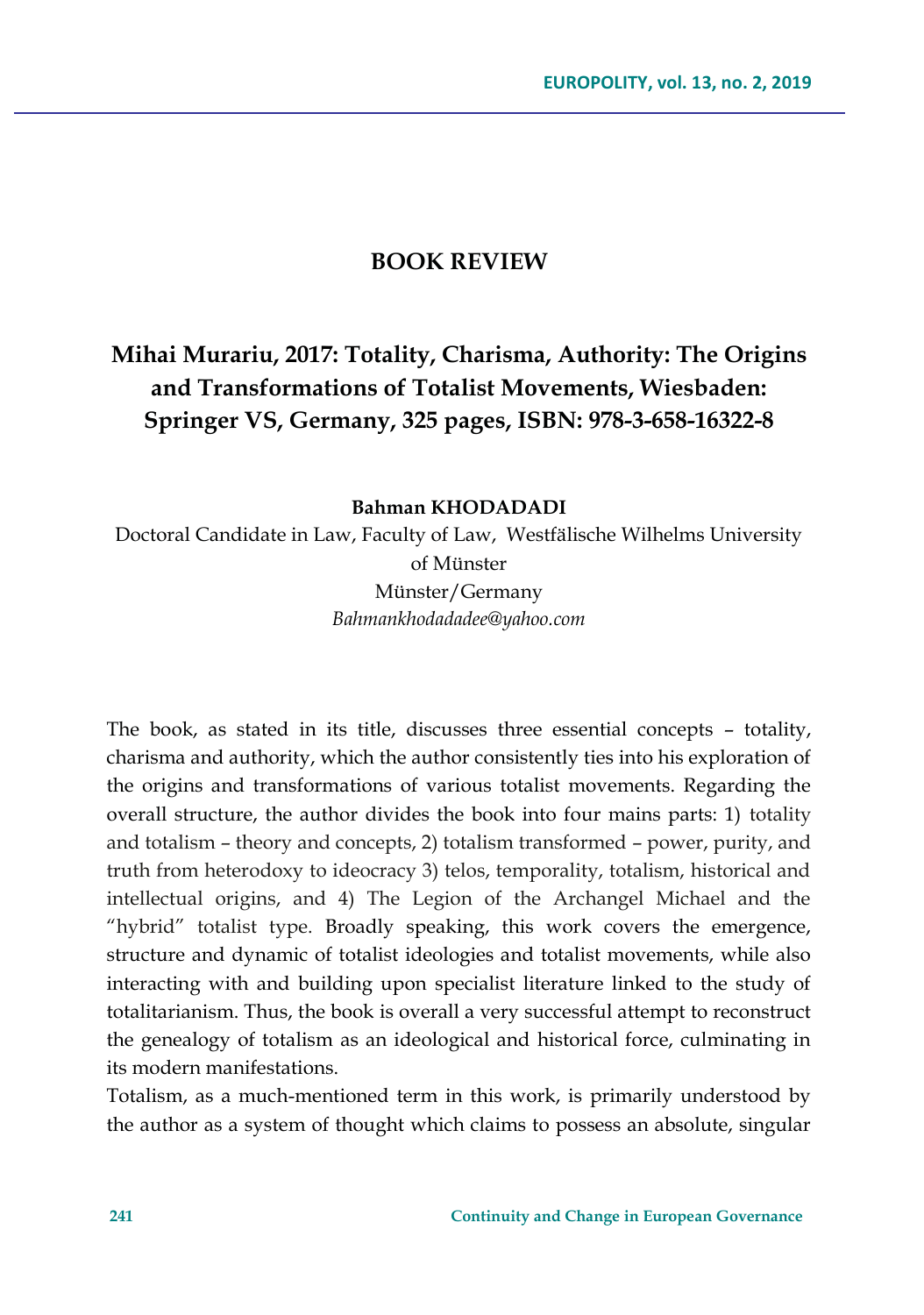view of human existence and – in its active, militant variant – pursues the reshaping of public and private spheres in accordance with the "soteriologicalsimplifying principles" it possesses. The work addresses both theoretical and empirical aspects. While the theoretical part of the book focuses on tracing the intellectual and historical origins of totalist heterodoxies, which are divided into renovative, utopian and "hybrid" ideal types, the empirical part points to the movements which fall under the "hybrid" totalist type by using the example of the Legion of the Archangel Michael, a charismatic, totalist heterodoxy with ideocratic ambitions.

Before proceeding with a more thorough analysis of the four parts, I would like to dwell briefly on the introduction provided by the author. The relatively long introduction, consisting of 55 pages, provides its readers with the state of research and its method and terminology. To be more precise, while the subjects such as the uses of totality, the related but different concept of totalitarianism, and the impact of religious terminology and the limits of "political religion" as a concept are all discussed in this dense section. The detailed introduction paves the way for readers to reach a deeper comprehension of the outline of book, while also making it clear that the book itself is spread widely both in terms of the geographic space it covers, as well as in the timeline it considers. Although very broad, the work nonetheless manages to remain focussed on the important historical aspects, interacting with a number of theories from different fields of research, from political science, to cultural sociology, psychology, and neurobiology.

The first part is an attempt to explain the nature of totality by shedding light on existing relationship between totality, temporality, and the individual. Drawing a border separating between the concept of totality and totalism, the author also embarks on the latter by illuminating the how it relates to notions of ideology and ideocracy. The totalist types, marked by the author as found "between renovative and utopian strands" (p. 93), revolve around historically important issues and currents, including Bolshevism, Fascism, Mahdism and Islamism. Taking the first part of the book as a whole, one can conclude that the importance of totality as an ideal and as an implementation attempt is considered essential by the author, with special attention being given to the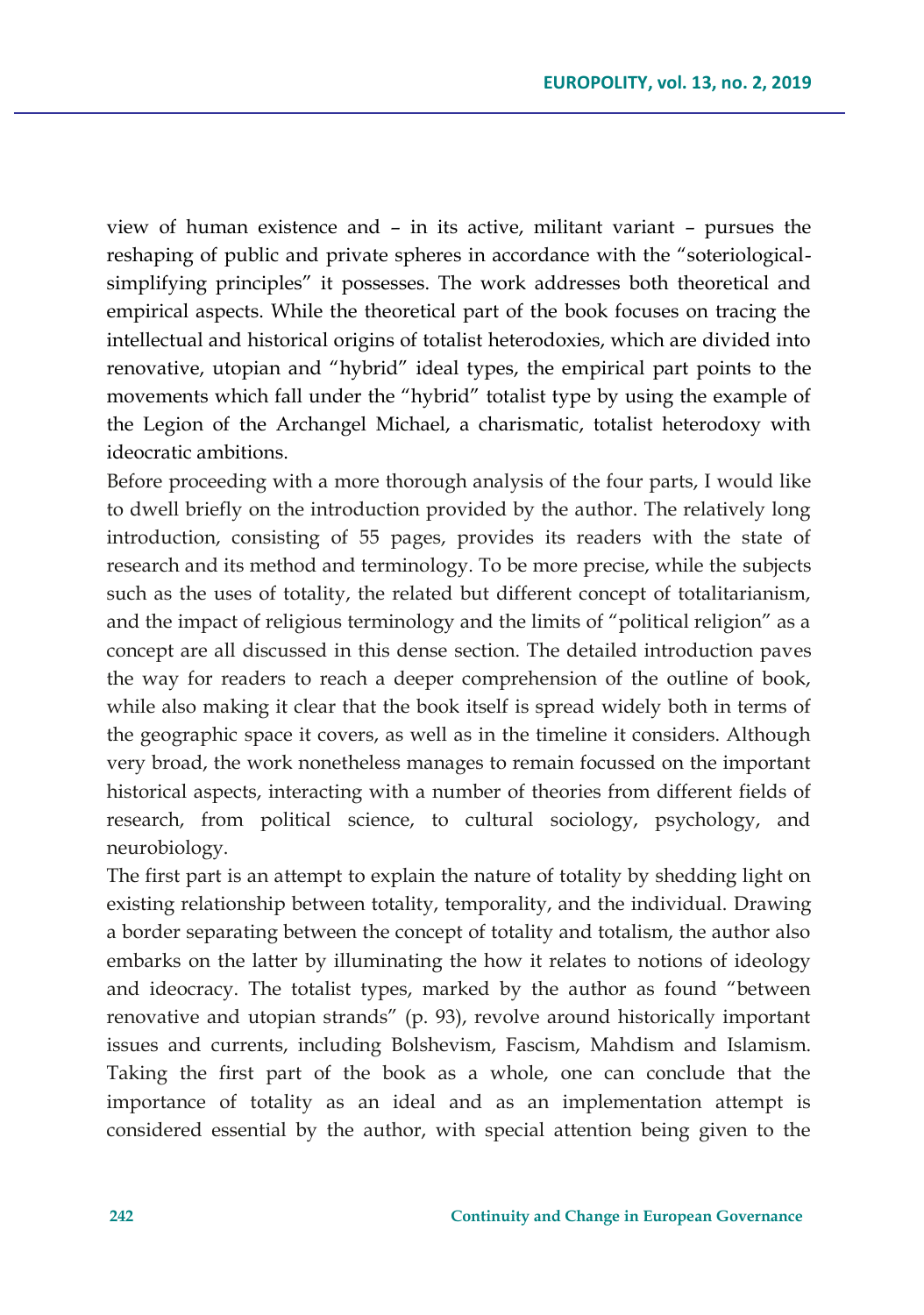concept of totalism and its differentiation from the concept of totalitarianism. The book thus makes use of its own taxonomy for dealing with the origins, structural features and the development potential of totalist movements. Moreover, the three ideal types of totalism are highly important here, providing, as they do, a useful tool for analysing different types of movements which include different sides of the political spectrum.

Subsequently, "Telos, Temporality, Totalism: Historical and Intellectual Origins" – falling within the scope of part two of the book – is split into three chapters, namely: a) evolving perspectives: eschatology and utopia, b) from the city of God to the city of man, and c) ideology and political revolution. This chapter sees discussions on the nature of the ideal state and Laconiphilia, the importance of the Abrahamic eschaton in cases such as the Hussite movement, as well as the Joachimist theology of history and the impact of (pseudo)Joachite visions on political utopianism. A noteworthy discussion of premodern roots of political utopianism takes place in a section dealing with the political thought of the Byzantine intellectual Gemistos Plethon. Finally, the conclusion discussing the ideology and political revolution brings up the soteriological nature of revolution and nationalism, and of the idea of freedom in the perfect age. In this chapter, the author describes very clearly the change of the transcendent eschatology typical of Augustinian thought into a historical eschatology, as expanded upon by Joachim of Fiore and his successors – who came to influence a number of heterodox groups in the medieval period and, possibly, even beyond. The transition of utopia is also competently discussed, from a primarily theoretical ideal to an increasingly immanent attempt to modify the social and political reality according to a revolutionary design.

In the third part, looking at the transformation of totalism from heterodoxy to ideocracy, Murariu makes a good job in portraying various themes, including charisma and authority structures, virtuous communities and impure enemies, and ideocratic structures. To cover mentioned themes, the author focuses on the importance of charismatic heterodoxies as the first stage in the "ideal development path" (p.87) of totalist movements; this part also argues for the importance of pure-impure and truth-untruth dichotomies, which can be usually be identified in what the author calls the "doctrinal core" (p.19) of a